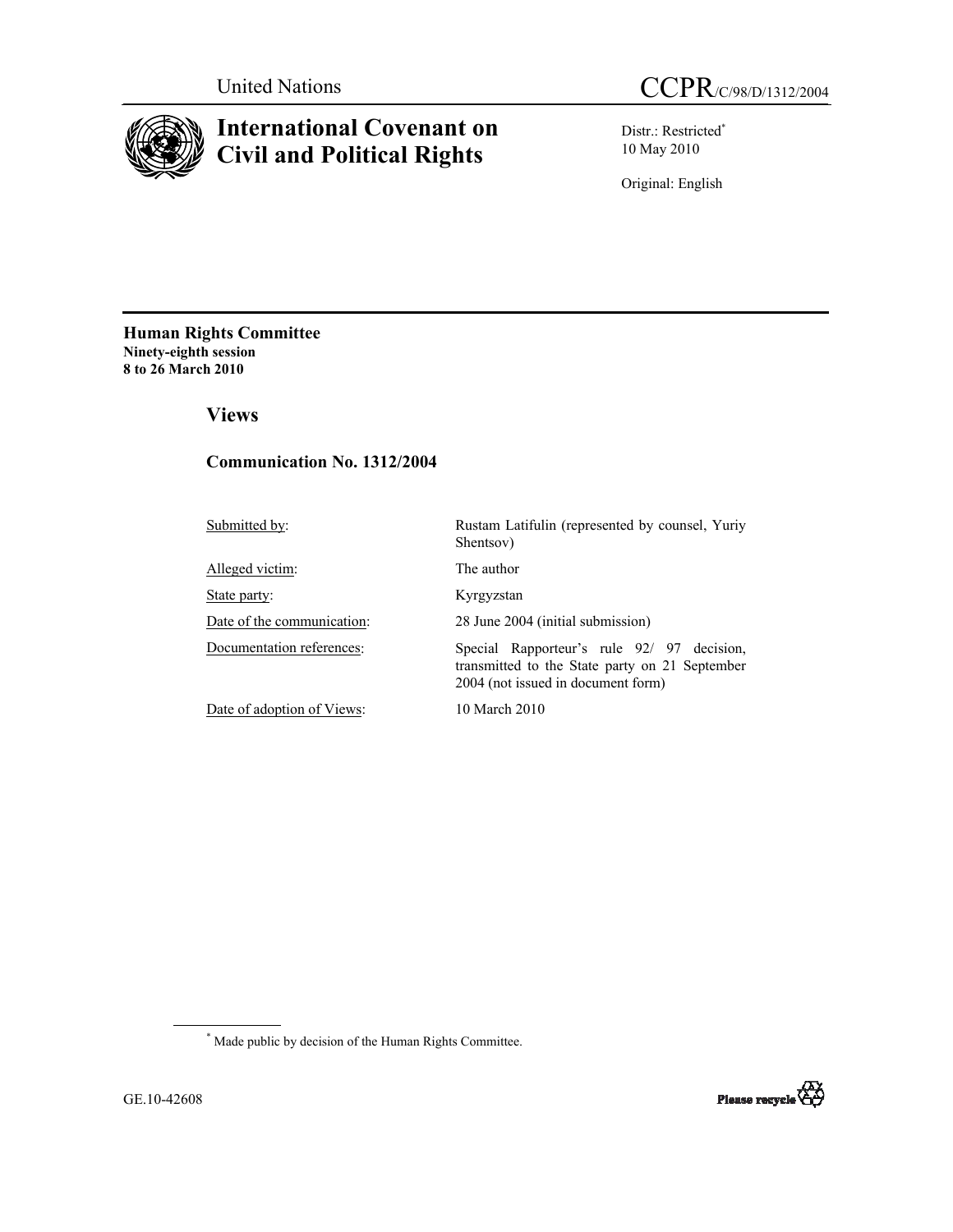| Subject matter:                    | Unfair trial, unlawful detention                                                                                                                                                                           |
|------------------------------------|------------------------------------------------------------------------------------------------------------------------------------------------------------------------------------------------------------|
| Procedural issues:                 | inadmissibility<br>Non-substantiation.<br>ratione<br><i>materiae</i> , evaluation of facts and evidence                                                                                                    |
| Substantive issues:                | Right to a fair trial, right to immediate access to<br>a lawyer, unlawful constraint measure, right to<br>be promptly informed of the charges, conviction<br>for failing to fulfil contractual obligations |
| Articles of the Covenant:          | 2, 9, paragraphs 1 and 2, 11, 14 paragraphs 1 and<br>3 (c and d), and 26                                                                                                                                   |
| Articles of the Optional Protocol: | 2 and 3                                                                                                                                                                                                    |

On 10 March 2010, the Human Rights Committee adopted the annexed text as the Committee's Views under article 5, paragraph 4, of the Optional Protocol in respect of communication No. 1312/2004.

**[Annex]**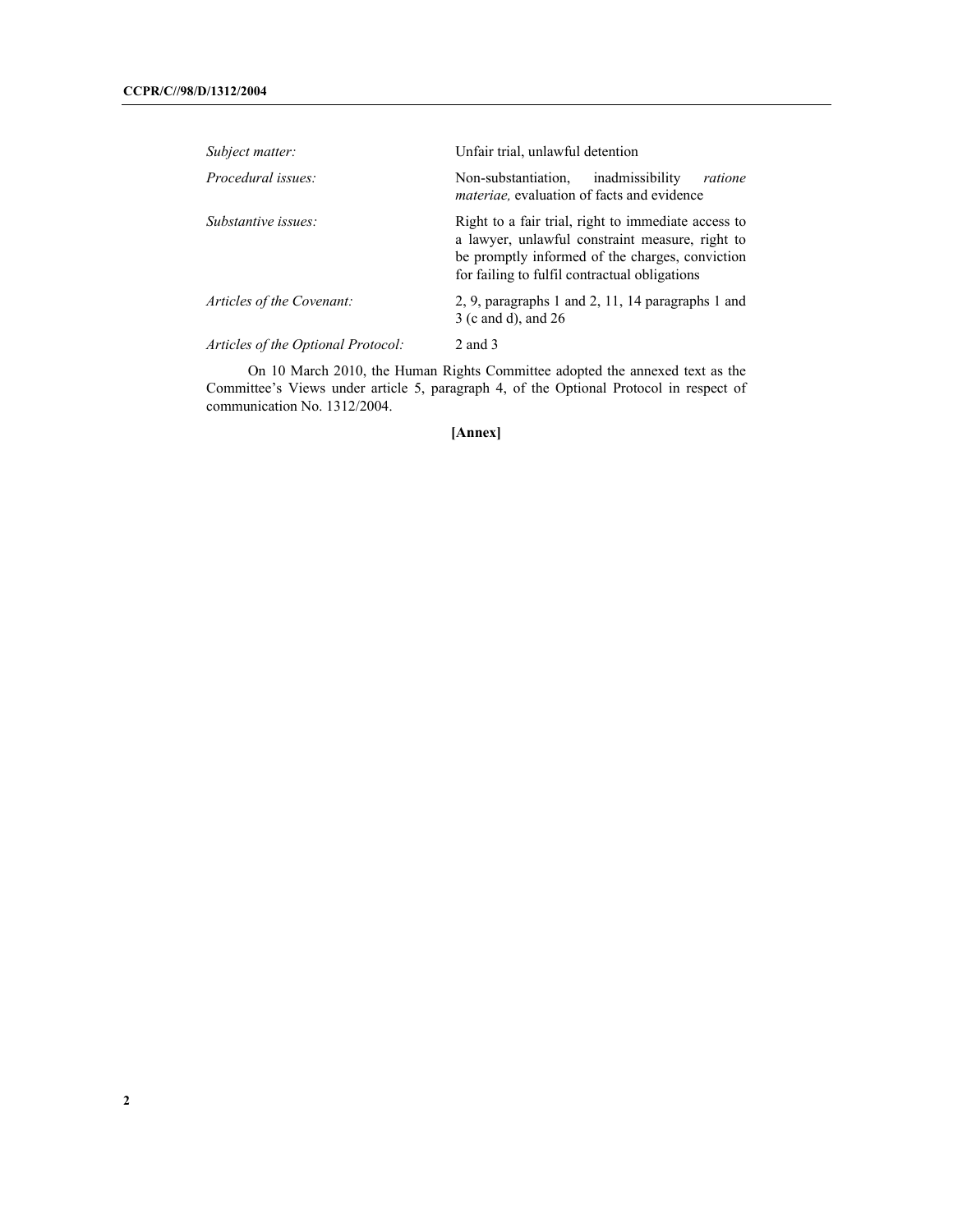# **ANNEX**

## **Views of the Human Rights Committee under article 5, paragraph 4, of the Optional Protocol to the International Covenant on Civil and Political rights (Ninety-eighth session)**

concerning

### **Communication No. 1312/2004\*\***

| Submitted by:              | Rustam Latifulin (represented by counsel, Yuriy<br>Shentsov) |
|----------------------------|--------------------------------------------------------------|
| Alleged victim:            | The author                                                   |
| State party:               | Kyrgyzstan                                                   |
| Date of the communication: | 28 June 2004 (initial submission)                            |

The Human Rights Committee, established under article 28 of the International Covenant on Civil and Political Rights,

Meeting on 10 March 2010,

 Having concluded its consideration of communication No. 1312/2004, submitted to the Human Rights Committee by Mr. Rustam Latifulin under the Optional Protocol to the International Covenant on Civil and Political Rights,

 Having taken into account all written information made available to it by the author of the communication and the State party,

Adopts the following:

### **Views under article 5, paragraph 4, of the Optional Protocol**

1. The author of the communication is Mr. Rustam Latifulin, a citizen of Kyrgyzstan, whose claims allege him to be the victim of violations by the State party of articles 2; 9, paragraphs 1 and 2; 11; 14, paragraphs 1 and 3 (c and d); and 26 of the Covenant. He is represented by counsel, Yuriy Shentsov.

#### **The facts as presented by the author**

2.1 From 1999 to 2001 the author worked as the director of the "People's Friendship Foundation", which provided assistance to Kyrgyz citizens wishing to work or study abroad. The Foundation had a license issued by the Ministry of Labor to carry out such

<sup>\*\*</sup> The following members of the Committee participated in the examination of the present communication: Mr. Abdelfattah Amor, Mr. Lazhari Bouzid, Ms. Christine Chanet, Mr. Mahjoub El Haiba, Mr. Yuji Iwasawa, Ms. Helen Keller, Mr. Rajsoomer Lallah, Ms. Zonke Zanele Majodina, Ms. Iulia Antoanella Motoc, Mr. José Luis Pérez Sanchez-Cerro, Mr. Rafael Rivas Posada, Sir Nigel Rodley, Mr. Fabian Omar Salvioli and Mr. Krister Thelin.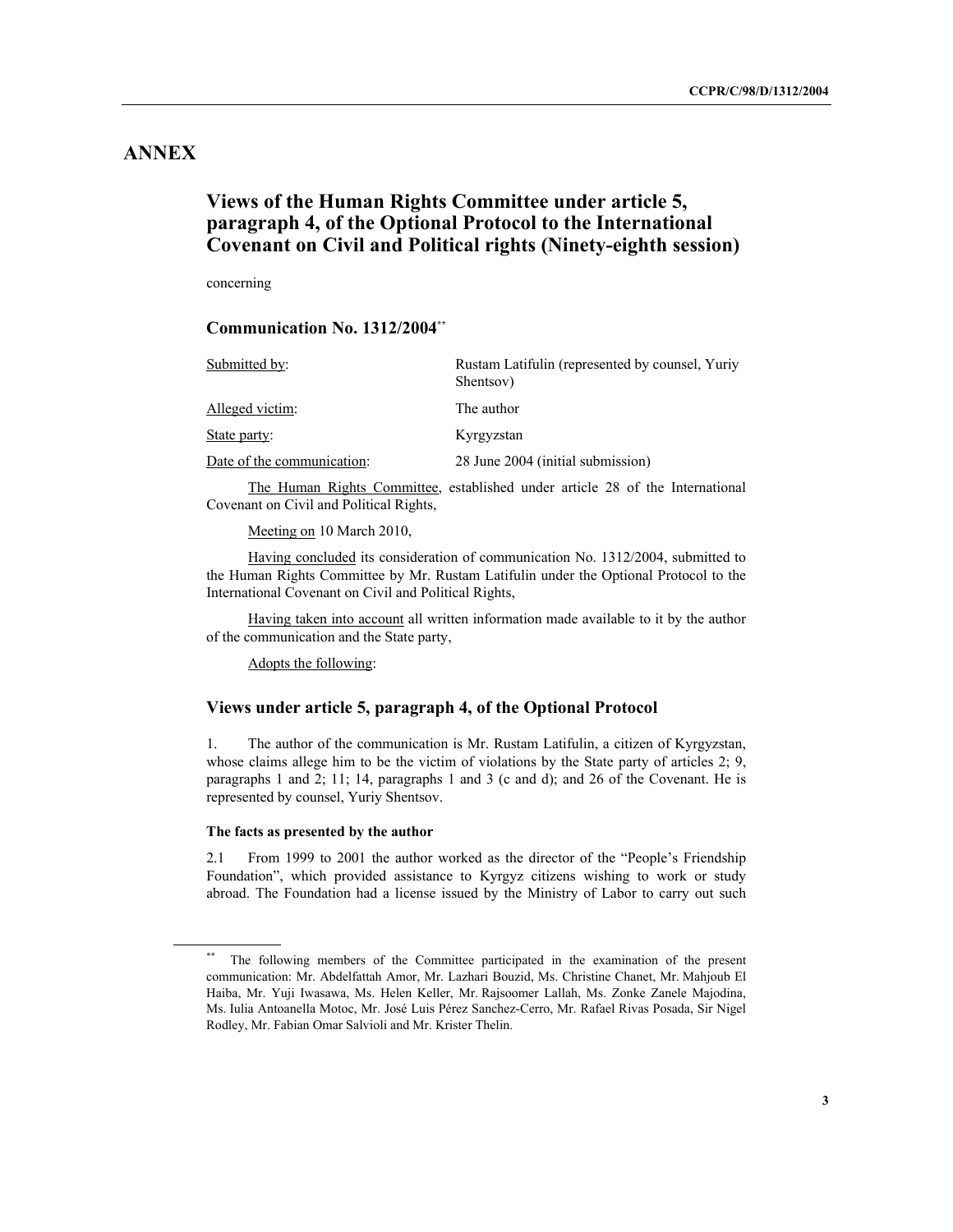activities and offered no guarantees, but assistance and support in finding a job or studying abroad.

2.2 On 7 June 2002, the author was detained as a suspect of assault under section 112 of the Criminal Code. He appealed the decision regarding his detention up to the Supreme Court with no avail. On 19 June 2002, the author was charged with fraud in connection with his activities in the Foundation under section 166 of the Criminal Code, and on 20 March 2003, he was convicted by the Pervomaisk District Court of fraud (section 166, paragraph 3 (2 and 4)), theft of property (section 169), and assault (section 112, paragraph 1). He was sentenced to a total of 12 years of imprisonment with confiscation of property at a colony of strict regime. On 17 April 2003, the author filed an appeal with the Bishkek City Court, which upheld the sentence on 22 August 2003. An application for supervisory review was filed with the Supreme Court, however not by the author or his representatives, but by one of the victims who believed that the real perpetrators had escaped justice. This application was dismissed on 2 March 2004. According to the author, the Supreme Court examined the case four and a half months late, in his absence and the absence of his lawyer, despite the fact that under the Criminal Procedure Code, it has to examine within one month.

2.3 The author did not commit fraud as he had warned his clients that he could not guarantee their visas. The court failed to assess the role of one Bazarbaev, a former head of the foundation, who allegedly determined the fees to be charged to clients. The court also ignored the fact that many clients were successfully sent abroad to work or to study and it did not question the legality of the Foundation's activities.

2.4 The court made mistakes in establishing the fees that the victims had been charged and claims that all payments were sent to the Foundation's account. The author refers to the court's finding that the deputy head of the Foundation, Mr. Gladilin had withdrawn a large sum of money from the Foundation's account under the author's instruction and submits that he knew nothing about this withdrawal and that the court failed to investigate how the money had been spent. Allegedly, Mr. Gladilin had used blank papers that the author had signed, while he was in hospital so that Mr. Gladilin could send letters on the author's behalf to partner organizations. No inquiries were conducted in this regard. The author had no role in the financial aspects of the Foundation and that, at worst, he was in breach of contract. He states that several of those allegedly defrauded testified in his defense.

2.5 The author was not given access to a lawyer for a period of three days after his arrest. He states that his detention per se was unlawful, as the offence in question at the time, assault, was not one for which a restrain measure was prescribed by law. The charge of fraud under section 166 of the Criminal Code was added only after he had appealed his detention. He was not charged with any offence for a period of 10 days, and he was not advised of his right to challenge his detention. He claims that under section 102 of the Criminal Procedure Code the constraint measure is applied, if there is a ground to assume that the accused or defendant will hide from the investigation or court proceedings or will obstruct objective investigation or court proceedings. There is no evidence in his file that he hid from the investigation and, furthermore, the investigator was aware his address. The author challenged the lawfulness of his detention in the District Court on 19 June 2002. The court justified the constraint measure stating that the investigation could not locate the author at the place of his residence and that he had failed to notify the court about his new address and change in his employment status. He appealed twice in the Supreme Court on 4 July 2002 and 22 October 2002. The appeals were dismissed in his absence and in the absence of his lawyer on 7 October 2002 and 13 November 2002 respectively.

2.6 The trial court failed to examine documentary evidence by the defense and relied on the testimonies of victim Kushueva, who testified only during the pre-trial investigation and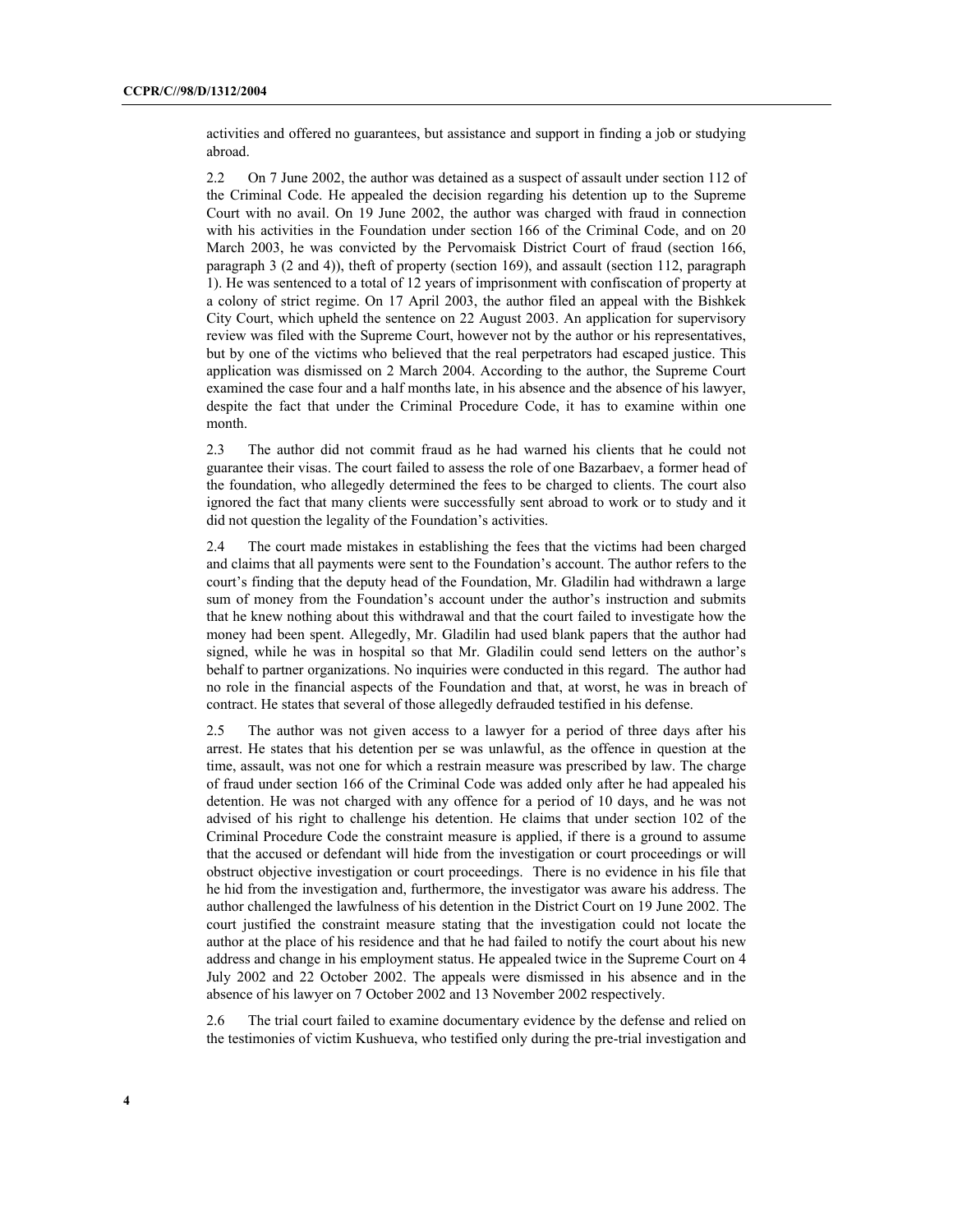not during the trial. The author's lawyer's request that the court hear witnesses who could testify in his favor was dismissed.

2.7 The appeal court also failed to examine either documentary evidence or witness testimonies, and thus upheld his sentence.

#### **The complaint**

3.1 The author claims a violation of article 9, paragraph 2 of the Covenant, as he was not charged with any offence for a period of 10 days, and he was not advised of his right to challenge his detention.

3.2 As to the author's claim that his arrest was unlawful, as the offence in question at the time, assault, was not one for which constraint measure was prescribed by law and his claim that the charge of fraud was added when he had appealed his detention, the Committee notes that these allegations may raise issues also under article 9, paragraph 1, of the Covenant.

3.3 The author claims that his rights under article 11 were violated, as he was imprisoned for failure to fulfill a contractual obligation.

3.4 The author claims that the Court showed bias towards him generally, as it did not take into account that other persons were responsible for the financial matters of the foundation. Furthermore the court refused his lawyer's requests to examine certain witnesses, including persons whom the organization had successfully sent abroad to work. The author claims that these facts constitute a violation of article 14, paragraph 1, of the Covenant.

3.5 The author claims to be a victim of violation of article 14, paragraph 3(d), as the hearing in the Supreme Court was held in his absence and the absence of his lawyer. He claims violation of article 14, paragraph 3 (c) as there was a delay in review of his case by the Supreme Court. He also claims violation of articles 2, and 26.

#### **State party's observations**

4.1 On 22 November 2004, the State party submits that the author was convicted of assault under section 112 and theft of property under section 169 of the Criminal Code and sentenced to 12 years imprisonment with confiscation of property.

4.2 It submits that the author's guilt was proven by the statements of victims Sadarbek G., Korchueva J., Kerimkulova A., Kushueva, Ch, Bekulova D. and other documentary evidence. The sentence was upheld by higher courts. The General Prosecutor's Office did not find any procedural violations in the author's case.

#### **Author's comments**

5.1 On 2 March 2005, the author contested the submission by the State party, stating that it did not provide any counter arguments to his claims regarding violations of the Covenant and that its conclusions were unsubstantiated.

5.2 The author claims that the State party's reference to the General Prosecutor's Office is incorrect, as the case was examined by the judicial bodies and the General Prosecutor's Office has no mandate to comment on judicial decisions.

#### **Additional comments by the parties**

6.1 On 7 June 2005, the State party submits that the General Prosecutor's Office examined the case and confirmed that the author's guilt under sections 112, 166 and 169 was proven by the statements of victims- Nusupova D., Sardarbek. G., Jenalieva M., Alkan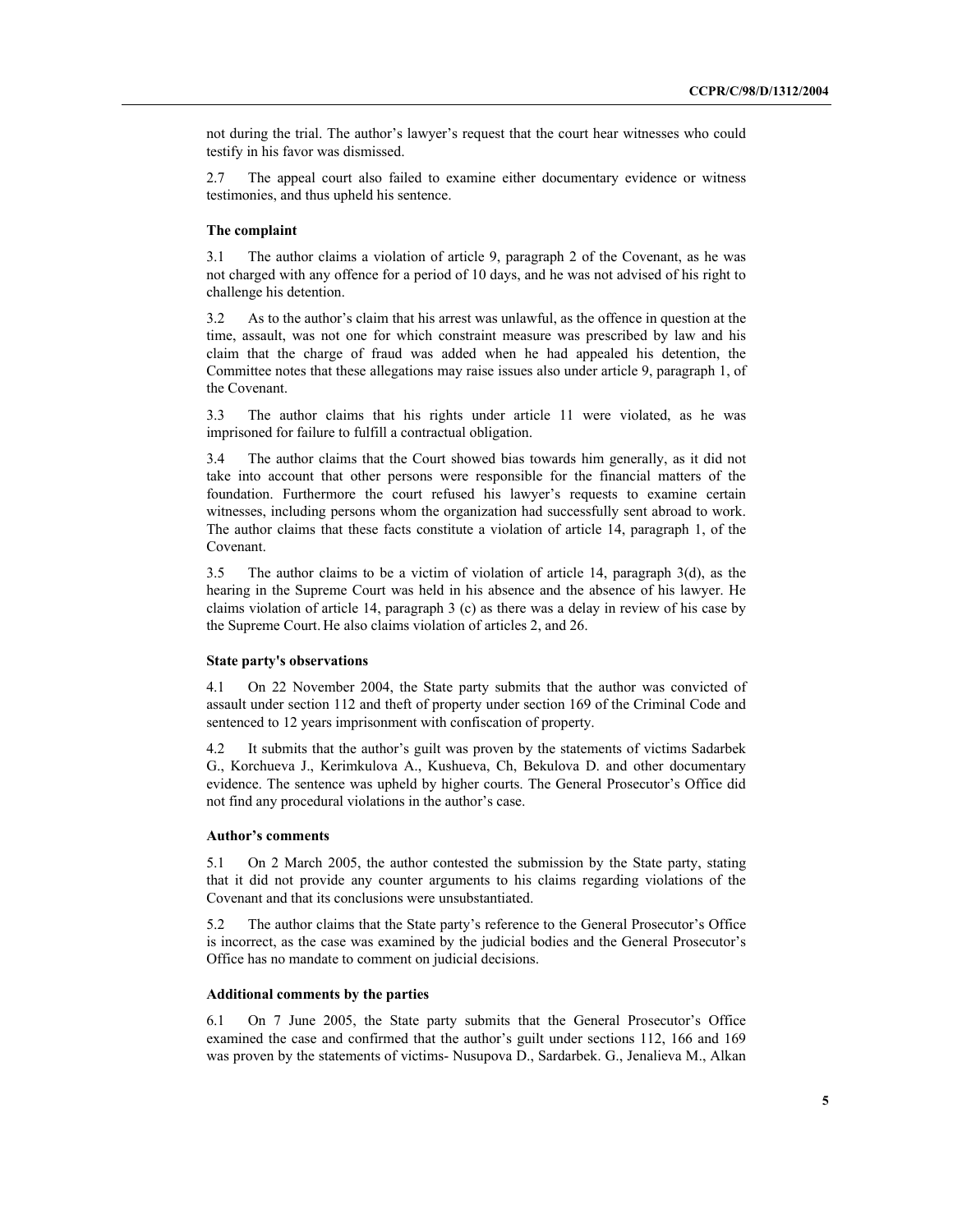R., Kamchibek G., Bekulova J., Korchueva J. and statements by witnesses Jenalieva M., Osmonalieva A., Cheremisina A., and others. It was also supported by the results of a judicial expertise, audition of the Foundation and other materials of the case. The sentence was reviewed by the Supreme Court of Kyrgyzstan.

6.2 On 29 June 2005, the author submits that the State party's observations of 7 June 2005 do not contain any new information which is worth commenting. He stated that the State party is unwilling to investigate his case further and tries to delay the Committee's decision. The author asks the Committee to accelerate the examination of his case as his health is deteriorating due to depression. He claims that he has been under psychological pressure to make him withdraw his complaints to international bodies.

6.3 On 19 December 2005, the State party submits that the remaining term of 8 years, 11 months and 15 days of the author's sentence term was reduced by one fourth under the law "On amnesty" of 10 April 2004. Under section 61 of the Criminal Code his term in pre-trial detention - 1 year 2 months 15 days was deducted in the calculation of his sentence term. Thus, period of his imprisonment is counted from 7 June 2002 to 30 December 2010. His early release is possible after 14 March 2008.

#### **Issues and proceedings before the Committee**

#### **Consideration of admissibility**

7.1 Before considering any claim contained in a communication, the Human Rights Committee must, in accordance with rule 93 of its rules of procedure, decide whether or not it is admissible under the Optional Protocol to the Covenant. The Committee has ascertained, as required under article 5, paragraph 2 (a), of the Optional Protocol, that the matter is not being examined under another procedure of international investigation or settlement.

7.2 The Committee notes the author claims that his rights under article 11 were violated, as, in his view, he was imprisoned for failure to fulfill a contractual obligation. The Committee notes that the facts for which the author was tried did not concern the failure to meet a contractual obligation, but rather fell under the scope of the criminal law. Accordingly, the Committee considers that this part of the communication is incompatible *ratione materiae* with the provisions of the Covenant, and that it is therefore inadmissible under article 3 of the Optional Protocol.

7.3 The Committee notes that the author's allegations in paragraph 3.4, regarding claims under article 14, paragraph 1, largely relate to the evaluation of facts and evidence by the State party's courts. The Committee refers to its jurisprudence<sup>1</sup> and reiterates that it is generally for the courts of States parties to the Covenant to evaluate facts and evidence in a particular case, unless it can be ascertained that it was clearly arbitrary or amounted to a denial of justice. The material before the Committee does not reveal that the conduct of the trial suffered from any such defects. Accordingly, the Committee considers that the author has not substantiated these allegations for purposes of admissibility and the claims are thus considered inadmissible pursuant to article 2 of the Optional Protocol.

<sup>1</sup> <sup>1</sup> See for example: Communication No. 541/1993, *Errol Simms v. Jamaica*, inadmissibility decision adopted on 3 April 1995 and *P.K. v. Canada*, inadmissibility decision of 20 March 2007. Communication No. 1188/2003, *Riedl-Riedenstein et al. v. Germany*; No. 886/1999, *Bondarenko v. Belarus*; No. 1138/2002, *Arenz et al. v. Germany*, admissibility decision. General comment No. 32 [90] on article 14, 24 July 2007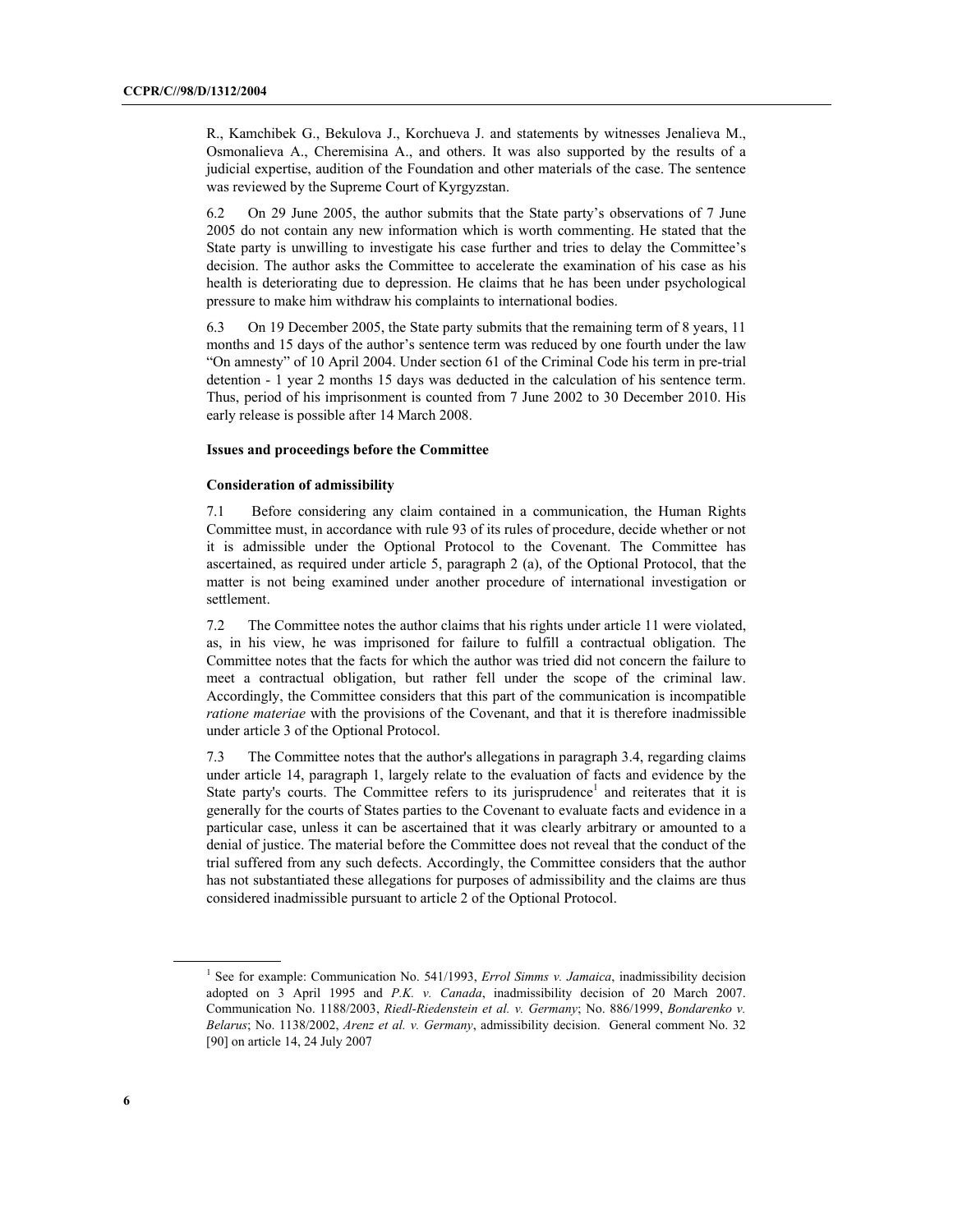7.4 The Committee notes the author's claims that the hearing in the Supreme Court was delayed and held in his absence and in the absence of his lawyer in violation of article 14, paragraph 3 (c and d). The Committee notes that the author did not provide sufficient information to illustrate his claims in this regard. It notes, in particular that the proceedings in question relate to a supervisory review of court decision that was already into force, and were the result of a claim filed not by the author or his representatives but by another individual. In the circumstances, the Committee declares this part of the communication inadmissible, for lack of substantiation, pursuant to article 2 of the Optional Protocol.

7.5 As to the alleged violation of articles 2 and 26 the author does not provide information to illustrate his claims in this respect. Accordingly, this part of the communication is deemed inadmissible, as insufficiently substantiated, under article 2 of the Optional Protocol.

7.6 The Committee finds that the claims relating to articles 9, paragraphs 1 and 2, of the Covenant, which the State Party has not factually disputed, have been substantiated for the purposes of admissibility.

#### **Consideration of the merits**

8.1 The Human Rights Committee has considered the present communication in the light of all the information made available to it by the parties, as provided in article 5, paragraph 1, of the Optional Protocol.

8.2 The Committee notes the author's claim that his detention was unlawful, as the offence in question at the time, assault, was not one for which a constraint measure was prescribed by law. It also notes his claim that the charge of fraud was put forward only after he appealed his detention. The materials before the Committee reveal that the court justified the detention with his failure to notify the court regarding the change of his residence and employment status. The Committee notes, however, that the State party has failed to address this matter in the context of the present communication. In the absence of any other information, the Committee concludes that there has been a violation of article 9, paragraph 1.

8.3 The Committee notes the author's claims that during the first ten days in detention he was not informed of the charges against him. The Committee notes that in its reply to the present communication, the State party has not factually disputed the claim but merely, as a general matter, stated that no procedural violations have been observed in the author's case. In the absence of any further information, the Committee finds that the facts reveal a violation of articles 9, paragraph 2, of the Covenant.

9. The Human Rights Committee, acting under article 5, paragraph 4, of the Optional Protocol to the International Covenant on Civil and Political Rights, is of the view that the State party has violated articles 9, paragraphs 1 and 2, of the International Covenant on Civil and Political Rights.

10. In accordance with article 2, paragraph 3 (a), of the Covenant, the State party is under an obligation to provide the author with an effective remedy, in the form of appropriate compensation. The State party is also under an obligation to prevent similar violations in the future.

11. Bearing in mind that, by becoming a State party to the Optional Protocol, the State party has recognized the competence of the Committee to determine whether there has been a violation of the Covenant or not and that, pursuant to article 2, of the Covenant, the State party has undertaken to ensure to all individuals within its territory and subject to its jurisdiction the rights recognized in the Covenant, the Committee wishes to receive from